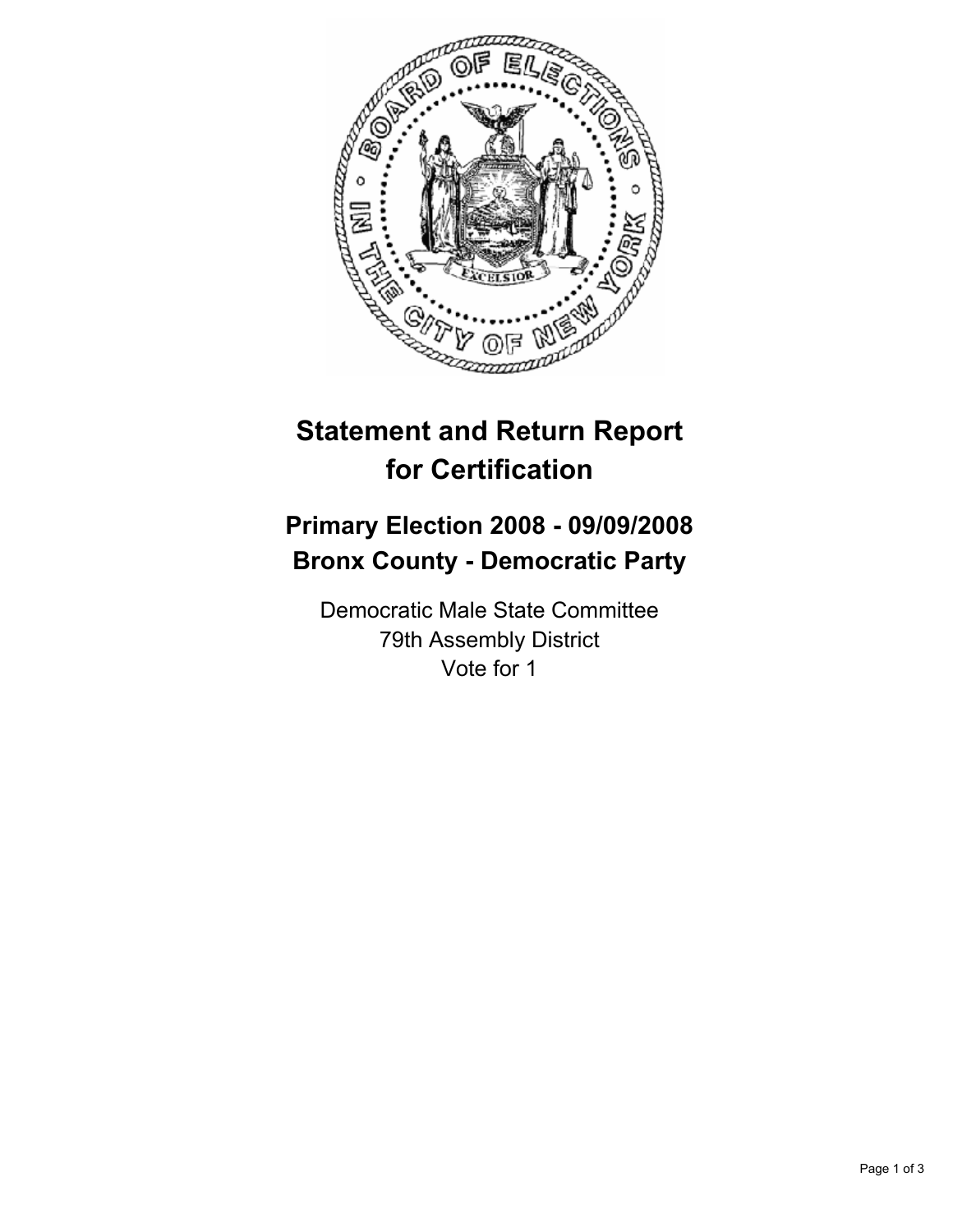

## **Assembly District 79**

| <b>Total Votes</b>     | 2,870 |
|------------------------|-------|
| <b>WILFORD PICKNEY</b> | 1,146 |
| <b>CORNELL NOLTON</b>  | 592   |
| <b>MATTHEW CHAPMAN</b> | 1,132 |
| AFFIDAVIT              | 291   |
| ABSENTEE/MILITARY      | 134   |
| <b>EMERGENCY</b>       | 19    |